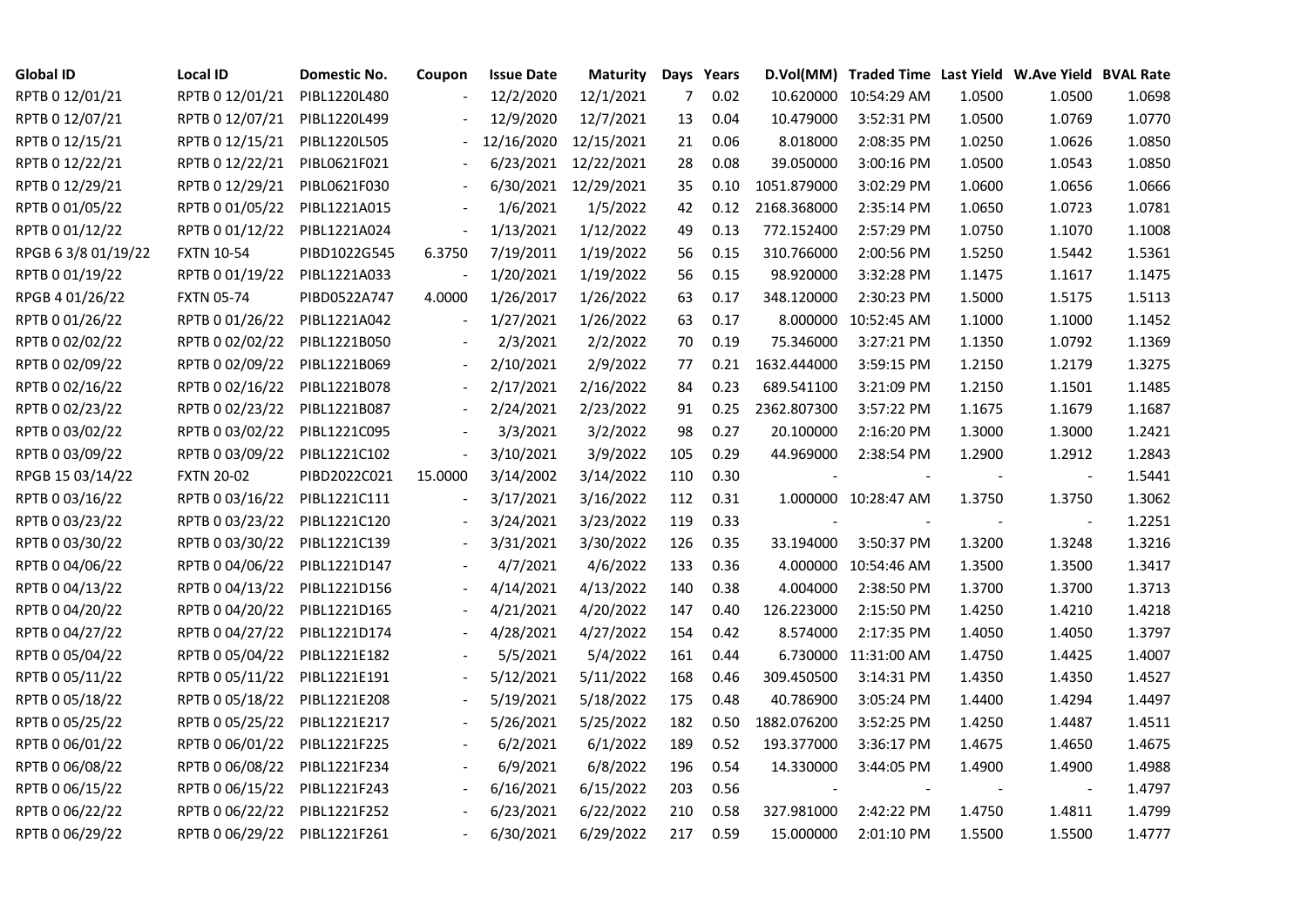| <b>Global ID</b>     | <b>Local ID</b>   | Domestic No. | Coupon                   | <b>Issue Date</b> | Maturity              |     | Days Years |                          | D.Vol(MM) Traded Time Last Yield W.Ave Yield BVAL Rate |        |                          |        |
|----------------------|-------------------|--------------|--------------------------|-------------------|-----------------------|-----|------------|--------------------------|--------------------------------------------------------|--------|--------------------------|--------|
| RPGB 4 3/4 07/04/22  | <b>FXTN 03-24</b> | PIBD0322G247 | 4.7500                   | 7/4/2019          | 7/4/2022              | 222 | 0.61       |                          |                                                        |        |                          | 1.5151 |
| RPTB 0 07/06/22      | RPTB 0 07/06/22   | PIBL1221G279 |                          | 7/7/2021          | 7/6/2022              | 224 | 0.61       |                          |                                                        |        |                          | 1.5545 |
| RPTB 0 07/13/22      | RPTB 0 07/13/22   | PIBL1221G288 | $\blacksquare$           | 7/14/2021         | 7/13/2022             | 231 | 0.63       | 200.000000               | 2:29:54 PM                                             | 1.5000 | 1.5000                   | 1.5252 |
| RPTB 0 07/20/22      | RPTB 0 07/20/22   | PIBL1221G297 | $\blacksquare$           | 7/21/2021         | 7/20/2022             | 238 | 0.65       | 224.170000               | 3:25:22 PM                                             | 1.5350 | 1.5082                   | 1.5348 |
| RPTB 0 07/27/22      | RPTB 0 07/27/22   | PIBL1221G304 | $\blacksquare$           | 7/28/2021         | 7/27/2022             | 245 | 0.67       |                          | 0.500000 10:54:19 AM                                   | 1.5750 | 1.5750                   | 1.5303 |
| RPGB 4 7/8 08/02/22  | <b>FXTN 10-56</b> | PIBD1022H562 | 4.8750                   | 8/2/2012          | 8/2/2022              | 251 | 0.69       |                          |                                                        |        |                          | 1.9361 |
| RPTB 0 08/03/22      | RPTB 0 08/03/22   | PIBL1221H312 | $\blacksquare$           | 8/4/2021          | 8/3/2022              | 252 | 0.69       | 45.700000                | 3:27:22 PM                                             | 1.5750 | 1.5822                   | 1.5050 |
| RPTB 0 08/10/22      | RPTB 0 08/10/22   | PIBL1221H321 | $\overline{\phantom{a}}$ | 8/11/2021         | 8/10/2022             | 259 | 0.71       | 12.656000                | 3:28:07 PM                                             | 1.5750 | 1.5750                   | 1.5528 |
| RPTB 0 08/17/22      | RPTB 0 08/17/22   | PIBL1221H330 |                          | 8/18/2021         | 8/17/2022             | 266 | 0.73       |                          |                                                        |        |                          | 1.5571 |
| RPTB 0 08/24/22      | RPTB 0 08/24/22   | PIBL1221H349 | $\blacksquare$           | 8/25/2021         | 8/24/2022             | 273 | 0.75       |                          | 10.000000 11:59:15 AM                                  | 1.5500 | 1.5500                   | 1.5500 |
| RPTB 0 08/31/22      | RPTB 0 08/31/22   | PIBL1221I357 | $\overline{\phantom{a}}$ | 9/1/2021          | 8/31/2022             | 280 | 0.77       |                          | 6.000000 10:53:45 AM                                   | 1.5000 | 1.5000                   | 1.5623 |
| RPTB 0 09/07/22      | RPTB 0 09/07/22   | PIBL1221I366 | $\overline{\phantom{a}}$ | 9/8/2021          | 9/7/2022              | 287 | 0.79       |                          |                                                        |        | $\overline{\phantom{a}}$ | 1.5779 |
| RPGB 4 3/4 09/13/22  | <b>FXTN 10-57</b> | PIBD1022I570 | 4.7500                   | 9/13/2012         | 9/13/2022             | 293 | 0.80       | 1.300000                 | 2:04:03 PM                                             | 2.1450 | 2.1450                   | 2.0343 |
| RPTB 0 09/14/22      | RPTB 0 09/14/22   | PIBL1221I375 | $\overline{\phantom{a}}$ | 9/15/2021         | 9/14/2022             | 294 | 0.81       |                          |                                                        |        | $\overline{\phantom{a}}$ | 1.5854 |
| RPTB 0 09/21/22      | RPTB 0 09/21/22   | PIBL1221I384 |                          | 9/22/2021         | 9/21/2022             | 301 | 0.82       | 101.879000               | 2:39:42 PM                                             | 1.5900 | 1.5704                   | 1.5700 |
| RPTB 0 09/28/22      | RPTB 0 09/28/22   | PIBL1221I393 |                          | 9/29/2021         | 9/28/2022             | 308 | 0.84       | 5.000000                 |                                                        |        |                          | 1.6100 |
| RPTB 0 10/05/22      | RPTB 0 10/05/22   | PIBL1221J409 |                          | 10/6/2021         | 10/5/2022             | 315 | 0.86       |                          | 105.233000 11:20:26 AM                                 | 1.6000 | 1.6000                   | 1.5848 |
| RPTB 0 10/12/22      | RPTB 0 10/12/22   | PIBL1221J418 |                          | 10/13/2021        | 10/12/2022            | 322 | 0.88       | 638.960000               | 3:38:01 PM                                             | 1.6300 | 1.6244                   | 1.6079 |
| RPGB 12 3/4 10/17/22 | <b>FXTN 20-03</b> | PIBD2022J033 | 12.7500                  | 10/17/2002        | 10/17/2022            | 327 | 0.90       | $\overline{\phantom{a}}$ |                                                        |        |                          | 1.9211 |
| RPTB 0 10/19/22      | RPTB 0 10/19/22   | PIBL1221J427 |                          | 10/20/2021        | 10/19/2022            | 329 | 0.90       | 66.549000                | 2:22:29 PM                                             | 1.6100 | 1.6050                   | 1.6190 |
| RPTB 0 10/26/22      | RPTB 0 10/26/22   | PIBL1221J436 |                          |                   | 10/27/2021 10/26/2022 | 336 | 0.92       | $\blacksquare$           |                                                        |        | $\overline{\phantom{a}}$ | 1.7729 |
| RPTB 0 11/02/22      | RPTB 0 11/02/22   | PIBL1221K443 |                          | 11/3/2021         | 11/2/2022             | 343 | 0.94       | 0.500000                 | 3:59:11 PM                                             | 1.6500 | 1.6500                   | 1.6609 |
| RPTB 0 11/09/22      | RPTB 0 11/09/22   | PIBL1221K452 |                          | 11/10/2021        | 11/9/2022             | 350 | 0.96       |                          | 100.000000 11:55:58 AM                                 | 1.6050 | 1.6050                   | 1.6012 |
| RPTB 0 11/16/22      | RPTB 0 11/16/22   | PIBL1221K461 |                          | 11/17/2021        | 11/16/2022            | 357 | 0.98       | 201.728000               | 3:07:09 PM                                             | 1.6250 | 1.6316                   | 1.6346 |
| RPTB 0 11/23/22      | RPTB 0 11/23/22   | PIBL1221K470 | $\blacksquare$           | 11/24/2021        | 11/23/2022            | 364 | 1.00       | 112.005000               | 3:54:25 PM                                             | 1.6350 | 1.6168                   | 1.6553 |
| RPGB 4 5/8 12/04/22  | RTB 05-11         | PIID0522L114 | 4.6250                   | 12/4/2017         | 12/4/2022             | 375 | 1.03       | 286.780000               | 3:24:37 PM                                             | 2.1500 | 2.1182                   | 2.1008 |
| RPGB 4 12/06/22      | <b>FXTN 10-58</b> | PIBD1022L585 | 4.0000                   | 12/6/2012         | 12/6/2022             | 377 | 1.03       |                          | 100.000000 10:36:34 AM                                 | 2.0984 | 2.1742                   | 2.1473 |
| RPGB 4 3/8 02/11/23  | RTB 03-10         | PIID0323B101 | 4.3750                   | 2/11/2020         | 2/11/2023             | 444 | 1.22       | 374.000000               | 3:18:07 PM                                             | 2.2850 | 2.1934                   | 2.1905 |
| RPGB 13 02/20/23     | <b>FXTN 20-04</b> | PIBD2023B048 | 13.0000                  | 2/20/2003         | 2/20/2023             | 453 | 1.24       |                          |                                                        |        | $\overline{\phantom{a}}$ | 2.3028 |
| RPGB 5 1/2 03/08/23  | <b>FXTN 05-75</b> | PIBD0523C752 | 5.5000                   | 3/8/2018          | 3/8/2023              | 469 | 1.28       |                          | 0.500000 10:12:12 AM                                   | 2.4000 | 2.4000                   | 2.3247 |
| RPGB 3 1/2 04/21/23  | <b>FXTN 07-58</b> | PIBD0723D588 | 3.5000                   | 4/21/2016         | 4/21/2023             | 513 | 1.41       |                          | 508.878260 11:11:53 AM                                 | 2.1500 | 2.1561                   | 2.2527 |
| RPGB 11 7/8 05/29/23 | <b>FXTN 20-05</b> | PIBD2023E054 | 11.8750                  | 5/29/2003         | 5/29/2023             | 551 | 1.51       |                          |                                                        |        |                          | 2.4597 |
| RPGB 3 1/4 08/15/23  | RTB 10-04         | PIID1023H046 | 3.2500                   | 8/15/2013         | 8/15/2023             | 629 | 1.72       | 66.832000                | 3:11:43 PM                                             | 2.8500 | 2.8353                   | 2.7650 |
| RPGB 2 3/8 09/10/23  | <b>FXTN 03-25</b> | PIBD0323I252 | 2.3750                   | 9/10/2020         | 9/10/2023             | 655 | 1.79       | 15.040000                | 3:38:24 PM                                             | 2.7000 | 2.7614                   | 2.7931 |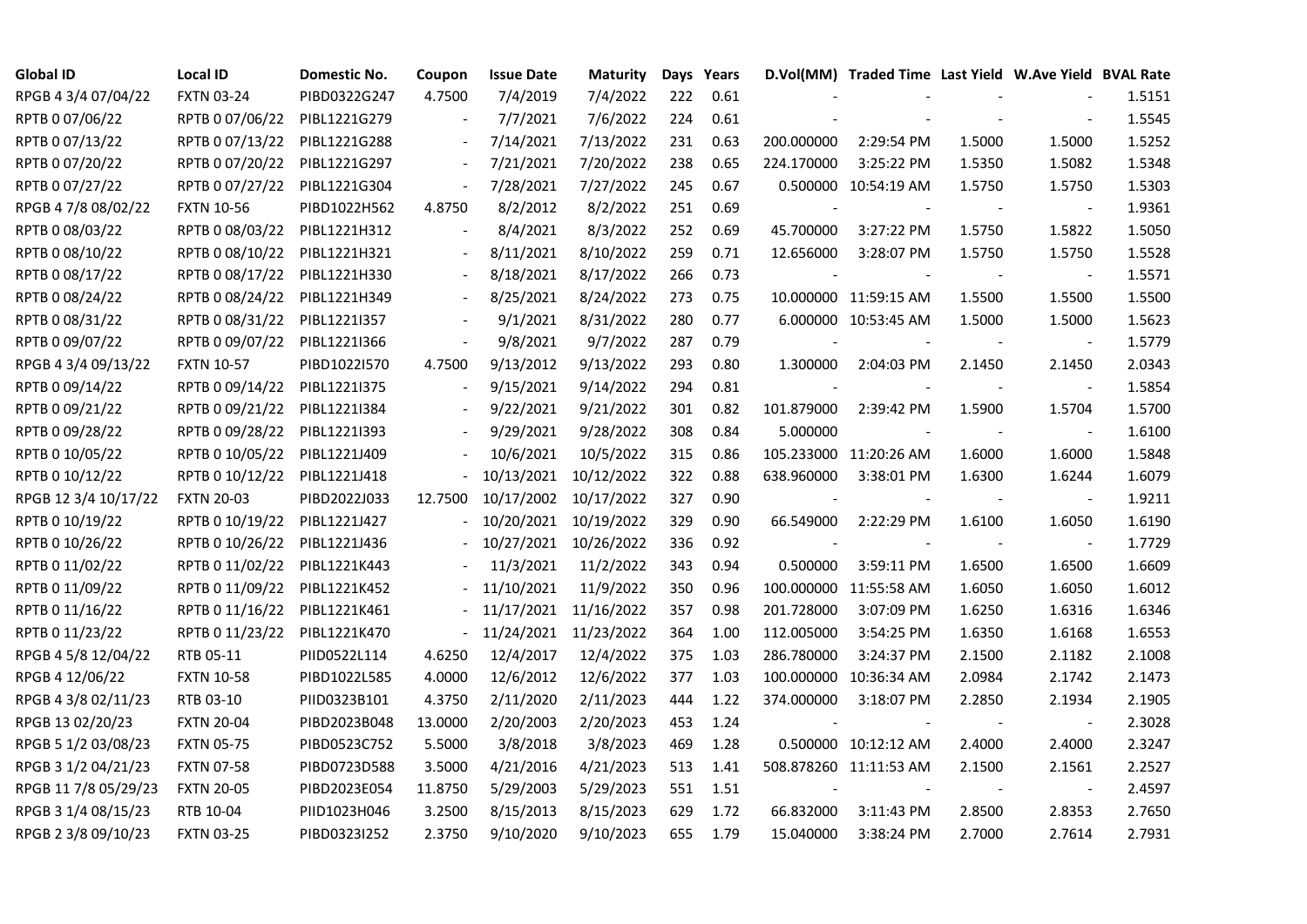| <b>Global ID</b>     | <b>Local ID</b>   | Domestic No. | Coupon  | <b>Issue Date</b> | <b>Maturity</b>  |     | Days Years |             | D.Vol(MM) Traded Time Last Yield W.Ave Yield BVAL Rate |        |                          |        |
|----------------------|-------------------|--------------|---------|-------------------|------------------|-----|------------|-------------|--------------------------------------------------------|--------|--------------------------|--------|
| RPGB 11 3/8 10/23/23 | <b>FXTN 20-06</b> | PIBD2023J068 | 11.3750 | 10/23/2003        | 10/23/2023       | 698 | 1.91       |             |                                                        |        |                          | 2.6951 |
| RPGB 2 3/8 03/09/24  | RTB 03-11         | PIID0324C115 | 2.3750  | 3/9/2021          | 3/9/2024         | 836 | 2.29       | 106.724000  | 2:37:53 PM                                             | 2.9150 | 2.8577                   | 2.8593 |
| RPGB 6 1/4 03/12/24  | RTB 05-12         | PIID0524C129 | 6.2500  | 3/12/2019         | 3/12/2024        | 839 | 2.30       |             | 2.000000 11:47:44 AM                                   | 3.0000 | 2.9659                   | 2.7889 |
| RPGB 4 1/2 04/20/24  | <b>FXTN 07-59</b> | PIBD0724D595 | 4.5000  | 4/20/2017         | 4/20/2024        | 878 | 2.40       |             |                                                        |        | $\overline{\phantom{a}}$ | 2.9551 |
| RPGB 12 3/8 06/03/24 | <b>FXTN 20-07</b> | PIBD2024F075 | 12.3750 | 6/3/2004          | 6/3/2024         | 922 | 2.52       |             |                                                        |        | $\overline{\phantom{a}}$ | 3.0185 |
| RPGB 12 7/8 08/05/24 | <b>FXTN 20-08</b> | PIBD2024H086 | 12.8750 | 8/5/2004          | 8/5/2024         | 985 | 2.70       |             |                                                        |        | $\blacksquare$           | 3.1078 |
| RPGB 4 1/8 08/20/24  | <b>FXTN 10-59</b> | PIBD1024H595 | 4.1250  | 8/20/2014         | 8/20/2024 1,000  |     | 2.74       | 6.401563    | 3:35:53 PM                                             | 3.3500 | 3.3237                   | 3.2286 |
| RPGB 4 1/4 10/17/24  | <b>FXTN 05-76</b> | PIBD0524J762 | 4.2500  | 10/17/2019        | 10/17/2024 1,058 |     | 2.90       |             |                                                        |        | $\blacksquare$           | 3.1819 |
| RPGB 13 3/4 11/11/24 | <b>FXTN 20-09</b> | PIBD2024K091 | 13.7500 | 11/11/2004        | 11/11/2024 1,083 |     | 2.97       |             |                                                        |        |                          | 3.2467 |
| RPGB 5 3/4 04/12/25  | <b>FXTN 07-61</b> | PIBD0725D618 | 5.7500  | 4/12/2018         | 4/12/2025 1,235  |     | 3.38       |             |                                                        |        | $\blacksquare$           | 3.9449 |
| RPGB 12 1/8 04/14/25 | <b>FXTN 20-10</b> | PIBD2025D103 | 12.1250 | 4/14/2005         | 4/14/2025 1,237  |     | 3.39       |             |                                                        |        | $\blacksquare$           | 3.4447 |
| RPGB 2 5/8 08/12/25  | RTB 05-13         | PIID0525H130 | 2.6250  | 8/12/2020         | 8/12/2025 1,357  |     | 3.72       | 20.500000   | 2:35:03 PM                                             | 3.4900 | 3.4554                   | 3.3466 |
| RPGB 3 5/8 09/09/25  | <b>FXTN 10-60</b> | PIBD10251608 | 3.6250  | 9/9/2015          | 9/9/2025 1,385   |     | 3.79       | 22.810000   | 9:27:46 AM                                             | 3.7500 | 3.7500                   | 3.4500 |
| RPGB 12 1/8 10/20/25 | <b>FXTN 20-11</b> | PIBD2025J116 | 12.1250 | 10/20/2005        | 10/20/2025 1,426 |     | 3.90       |             |                                                        |        | $\blacksquare$           | 3.6854 |
| RPGB 18 1/4 11/29/25 | <b>FXTN 25-01</b> | PIBD2525K015 | 18.2500 | 11/29/2000        | 11/29/2025 1,466 |     | 4.01       |             |                                                        |        | $\sim$                   | 3.7350 |
| RPGB 10 1/4 01/19/26 | <b>FXTN 20-12</b> | PIBD2026A122 | 10.2500 | 1/19/2006         | 1/19/2026 1,517  |     | 4.15       |             |                                                        |        | $\overline{a}$           | 3.7867 |
| RPGB 6 1/4 02/14/26  | <b>FXTN 07-62</b> | PIBD0726B627 | 6.2500  | 2/14/2019         | 2/14/2026 1,543  |     | 4.23       | 11.000000   | 3:52:13 PM                                             | 4.1295 | 4.1295                   | 4.1694 |
| RPGB 3 3/8 04/08/26  | <b>FXTN 05-77</b> | PIBD0526D772 | 3.3750  | 4/8/2021          | 4/8/2026 1,596   |     | 4.37       | 2456.000000 | 3:59:26 PM                                             | 4.0850 | 4.1215                   | 4.0796 |
| RPGB 3 1/2 09/20/26  | RTB 10-05         | PIID1026I057 | 3.5000  | 9/20/2016         | 9/20/2026 1,761  |     | 4.82       |             | 12.559000 11:58:52 AM                                  | 4.3000 | 4.3562                   | 4.0328 |
| RPGB 6 1/4 10/20/26  | RTB 15-01         | PIID1526J019 | 6.2500  | 10/20/2011        | 10/20/2026 1,791 |     | 4.90       |             | 2.000000 10:25:44 AM                                   | 4.4500 | 4.4500                   | 4.0644 |
| RPGB 8 12/07/26      | <b>FXTN 20-13</b> | PIBD2026L139 | 8.0000  | 12/7/2006         | 12/7/2026 1,839  |     | 5.04       |             |                                                        |        | $\blacksquare$           | 4.1118 |
| RPGB 5 3/8 03/01/27  | RTB 15-02         | PIID1527C023 | 5.3750  | 3/1/2012          | 3/1/2027 1,923   |     | 5.27       |             |                                                        |        | $\sim$                   | 4.1683 |
| RPGB 4 3/4 05/04/27  | <b>FXTN 10-61</b> | PIBD1027E617 | 4.7500  | 5/4/2017          | 5/4/2027 1,987   |     | 5.44       | 82.000000   | 3:59:16 PM                                             | 4.3015 | 4.2139                   | 4.3242 |
| RPGB 8 5/8 09/06/27  | <b>FXTN 20-14</b> | PIBD2027I140 | 8.6250  | 9/6/2007          | 9/6/2027 2,112   |     | 5.78       |             |                                                        |        | $\overline{\phantom{a}}$ | 4.3055 |
| RPGB 6 1/4 03/22/28  | <b>FXTN 10-63</b> | PIBD1028C635 | 6.2500  | 3/22/2018         | 3/22/2028 2,310  |     | 6.32       | 50.510000   | 3:48:58 PM                                             | 4.4000 | 4.4020                   | 4.4442 |
| RPGB 3 5/8 04/22/28  | <b>FXTN 07-64</b> | PIBD0728D649 | 3.6250  | 4/22/2021         | 4/22/2028 2,341  |     | 6.41       | 1601.210000 | 3:53:22 PM                                             | 4.3400 | 4.3250                   | 4.3140 |
| RPGB 3 3/4 08/12/28  | <b>FXTN 07-65</b> | PIBD0728H654 | 3.7500  | 8/12/2021         | 8/12/2028 2,453  |     | 6.72       | 482.260000  | 3:55:49 PM                                             | 4.3000 | 4.3443                   | 4.3388 |
| RPGB 9 1/2 12/04/28  | <b>FXTN 20-15</b> | PIBD2028L151 | 9.5000  | 12/4/2008         | 12/4/2028 2,567  |     | 7.03       |             |                                                        |        | $\blacksquare$           | 4.3891 |
| RPGB 6 7/8 01/10/29  | <b>FXTN 10-64</b> | PIBD1029A644 | 6.8750  | 1/10/2019         | 1/10/2029 2,604  |     | 7.13       | 6.300000    | 3:45:46 PM                                             | 4.8000 | 4.8063                   | 4.4488 |
| RPGB 8 3/4 05/27/30  | <b>FXTN 20-16</b> | PIBD2030E166 | 8.7500  | 5/27/2010         | 5/27/2030 3,106  |     | 8.50       |             |                                                        |        |                          | 4.8177 |
| RPGB 2 7/8 07/09/30  | <b>FXTN 10-65</b> | PIBD1030G655 | 2.8750  | 7/9/2020          | 7/9/2030 3,149   |     | 8.62       | 14.809000   | 3:20:20 PM                                             | 4.9400 | 4.9346                   | 4.9318 |
| RPGB 12 1/2 07/28/30 | <b>FXTN 25-02</b> | PIBD2530G029 | 12.5000 | 7/28/2005         | 7/28/2030 3,168  |     | 8.67       |             |                                                        |        | $\overline{\phantom{a}}$ | 4.8451 |
| RPGB 11 1/4 01/26/31 | <b>FXTN 25-03</b> | PIBD2531A032 | 11.2500 | 1/26/2006         | 1/26/2031 3,350  |     | 9.17       |             |                                                        |        | $\overline{\phantom{a}}$ | 4.9187 |
| RPGB 8 07/19/31      | <b>FXTN 20-17</b> | PIBD2031G171 | 8.0000  | 7/19/2011         | 7/19/2031 3,524  |     | 9.65       | 115.000000  | 3:53:51 PM                                             | 4.8500 | 4.8698                   | 4.8779 |